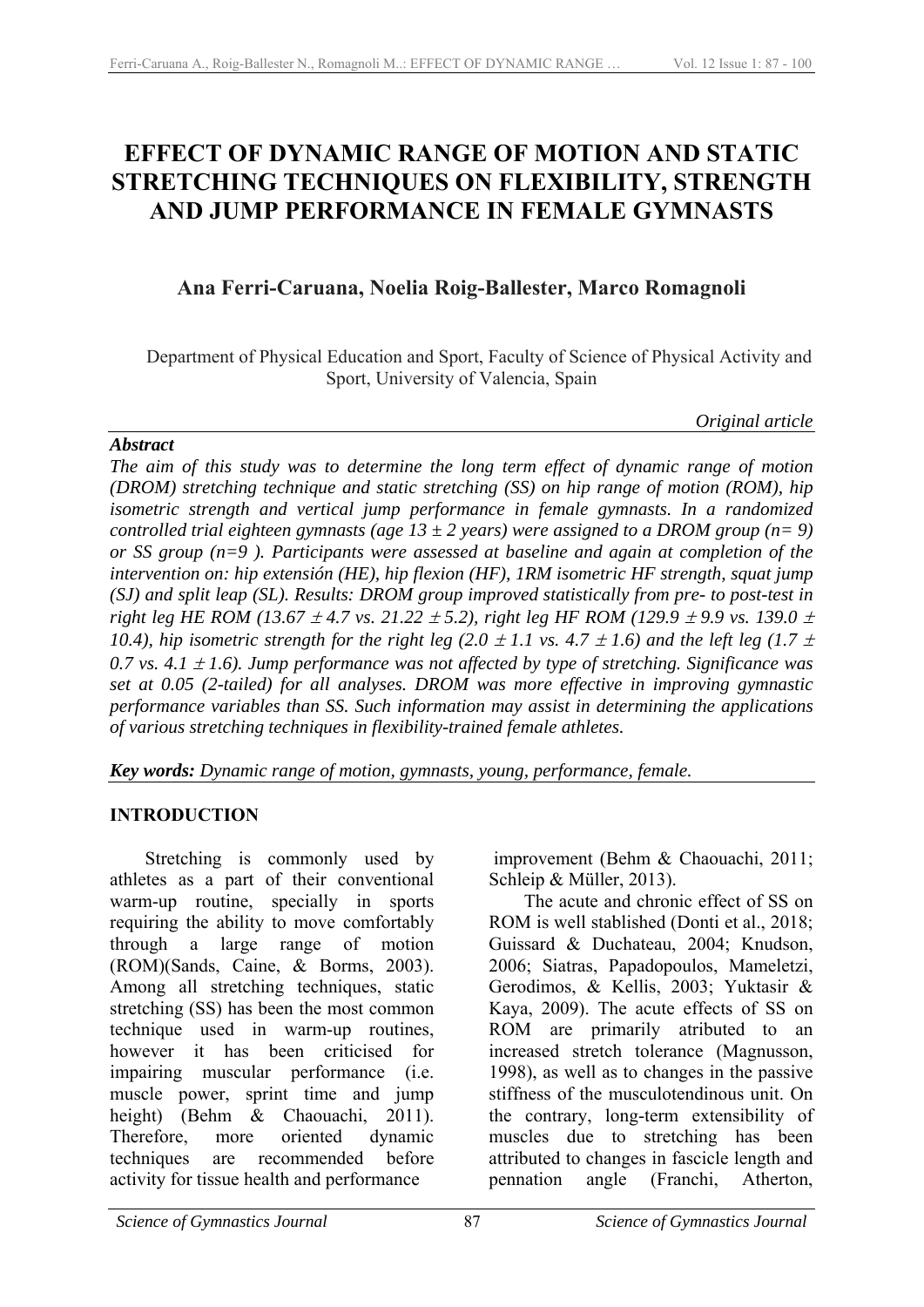Maganaris, & Narici, 2016; Freitas, Andrade, Larcoupaille, Mil-homens, & Nordez, 2015; Simpson, Kim, Bourcet, Jones, & Jakobi, 2017). Although the effects of SS on ROM in various joints are widely scientifically supported, its effects on injury prevention (Pope, Herbert, Kirwan, & Graham, 2000; Small, Mc Naughton, & Matthews, 2008; Thacker, Gilchrist, Stroup, & Kimsey Jr, 2004; Weldon & Hill, 2003) and improvement of physical performance have been questioned.

The dynamic range of motion (DROM) technique is an active selfstretching method during which, a contraction by the antagonist muscle causes the joint crossed by the agonist muscle to move through the full ROM at a controlled, slow tempo (Murphy, 1994). DROM is a technique that takes advantage of reciprocal innervation. It begins from a neutral position, followed by a slow movement (4-5 seconds) of the limb to end range, a brief hold at end range (4-5 seconds), and, finally, slowly (4-5 seconds) moving the limb back to the original neutral position using an eccentric contraction. Most studies on DROM are focused on its short and long term effect on hamstring flexibility (Abdel-aziem, Draz, Mosaad, & Abdelraouf, 2013; Askar, Pais, Mohan, Saad, & Shaikhji, 2015; Davis, Ashby, McCale, McQuain, & Wine, 2005; Nishikawa et al., 2015), however there is a lack of research regarding its influence on sports performance.

In artistic gymnastics, the high performance demands entail a great technical requirement in which optimal combinations of muscle strength, balance and flexibility are essential. In this line, SS is the most common stretching technique used in gymnastics, however it has been showed detrimental before leaping performance (Di Cagno et al., 2010) and during run of vault (Batista Santos, Lemos, Lebre, & Ávila Carvalho, 2015) . In the last years research has focused on the short term effect of SS compared with other

stretching modalities (i.e. dynamic stretching, propioceptive neuromuscular facilitation, whole body vibration) to increase flexibility and jumping performance in gymnastics (G. Dallas et al., 2014; George Dallas & Kirialanis, 2013; Donti, Tsolakis, & Bogdanis, 2014; Kinser et al., 2008; Morrin & Redding, 2013) . However, with the exception of Donti et al. (Donti et al., 2018), who studied the effect of two different SS techniques (continuos vs intermittent) on the ROM enhancement and vertical jump, no studies have examined the long term effect of other dynamic stretching technique compared to SS in gymnastics. Furthermore, there is a growing need for studies in females and this study addresses this gap in the literature. Since DROM stretching is a more natural way to elongate the muscle because of CNS engaging motor control and strength at end of ROM, it might be a more functional and specific method than SS for sports requiering large ROM movements.

The aim of the present investigation was to determine whether, hip ROM and isometric strength, vertical jump and technical leap is influenced by long term SS or DROM stretching training when applied as a part of a warm-up routine in female gymnasts. Such information may assist in determining the applications and limitations of various stretching techniques and programs in flexibility-trained athletes.

### **METHODS**

This is a longitudinal and experimental study aim to assess the effects of DROM versus SS techniques on specific performance variables in young female gymnasts. It was hypothesized that DROM stretching would present more beneficial effects on hip ROM and isometric strength compared to SS, and would be less detrimental for jump performance than SS.

For this purpose, eighteen female participants from a club of gymnastics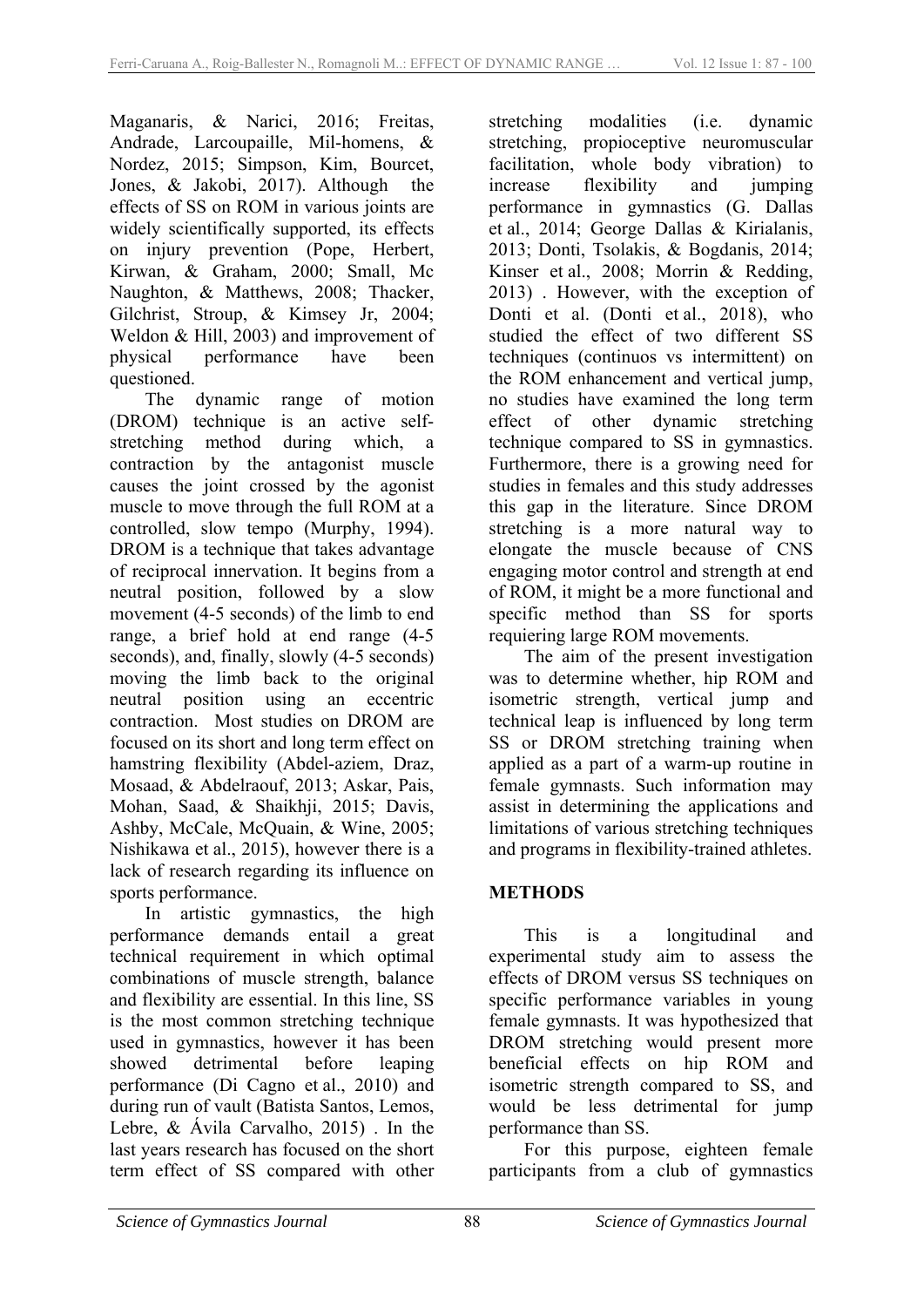were randomly assigned to a SS group (n= 9) or a DROM group (n= 9). During 7 weeks and 4 times a week, DROM group performed DROM exercises, while SS group perfomed SS exercises. Participants were assessed at baseline and again at 7 weeks on: hip flexion (HF) ROM, hip extensión (HE) ROM, 1RM isometric HF strength, squat jump (SJ) and split leap (SL). All participants were right leg dominant.

The selection of the 20 gymnasts was performed through a non-probabilistic, accidental type sampling. Inclusion criteria comprised: being a gymnast with a minimun of 4 years experience, willing to train a minimum of 10 hours a week, competing at the regional or national level and not presenting any diagnosed illness and / or injury.

Subjects and their parents were informed of the benefits and risks of the investigation prior to signing an institutionally approved informed consent document to participate in the study. Approval for the study was obtained from the Ethics Committee at the University of Valencia (H1542280432742/13-12-2018),

in accordance with the 1975 Declaration of Helsinki.

Due to injury, there were two dropouts, therefore 18 gymnasts were finally included in the study. The characteristics of the participants were as follows: age  $(13 \pm 2 \text{ y})$ , body height  $(150 \pm$ 10 cm), and body weight  $(39.8 \pm 8.7 \text{ kg})$ , hours of training per week  $(13 \pm 2 h)$  and years of practice  $(7 \pm 2 \text{ y})$ . No significant baseline differences were found between groups in terms of age, weight, height, hours/week practice or years of experience.

Prior to each stretching training intervention and tests measurements a standardized warm-up was performed, including 5 min of jogging at 60% of maximal heart rate measured with heart rate monitors

During the 7 weeks of intervention, both groups performed the same gymnastics training, except for the 30-min flexibility training. SS group continued performing the usual SS technique which was characterized by being pasive and continuos. Exercises (Table 1) were perfomed alternatively and always in the same leg order (right and left).

#### Table 1

*Exercises performed in the static stretching protocol.* 

| Exercise                                         | Hip<br>Motion                   | Reps x time<br>$(\sec)$                | Total<br>Time (min) |
|--------------------------------------------------|---------------------------------|----------------------------------------|---------------------|
| Split (bench) Posterior knee bent                |                                 | $1 \times 90$ (R)<br>$1 \times 90$ (L) | 6                   |
| Split (bench) Posterior knee extended            | Hip<br>Flexion and<br>Extension | $1 \times 90$ (R)<br>$1 \times 90$ (L) | 6                   |
| Penché                                           |                                 | $1 \times 90$ (R)<br>$1 \times 90$ (L) | 6                   |
| Abduction lying supine on bench with<br>elastics | Abduct<br>10 <sub>n</sub>       | $2 \times 90$                          | 3                   |

*\*R: Right; L: Left; sec: seconds.* 

Stretching exercises included: i.) 3 exercises addressing hip flexion (HF) and hip extension (HE): split supporting the front leg on a bech and back knee extended (Fig.1) and flexed, and penché with elastics and, ii) 1 exercise addressing hip abduction (HA): lying supine on a bench, legs in extension perform abduction with elastics (Fig.2).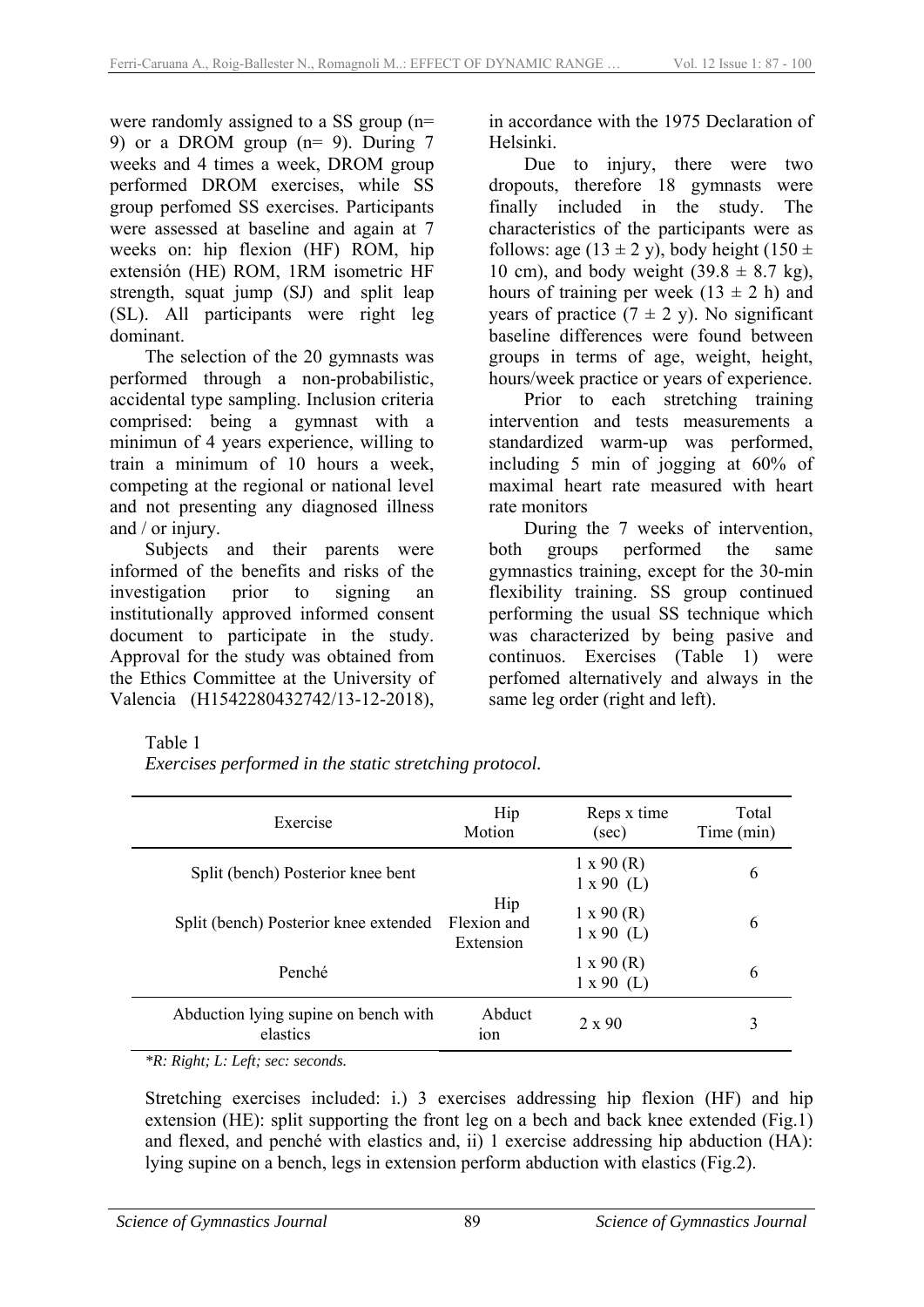

*Figure 1*. Static Stretching exercise: Split supporting the front leg on a bench and back knee extended.



*Figure 2.* Static Stretching: Abduction exercise with elastics.

The total SS time was 21 min. Subjects were familiar with this stretching movement as they performed it regularly in their flexibility programs.

The DROM exercises included in the study to address the same joints than SS were: i) 6 exercises adressing HF and HE: lying supine on the floor HF (Fig.3) and

HE with hip neutral, external and internal rotation, 2 exercises adressing HA: lying supine HA with hip in neutral (Fig.4) and external rotation. For HF, HE and HA double of exercises were selected since the SG stretched both legs at the same time in all exercises, while DROM exercises implied to work one leg at a time.



*Figure 3.* Dynamic range of motion exercise: Hip flexion lying supine on the floor.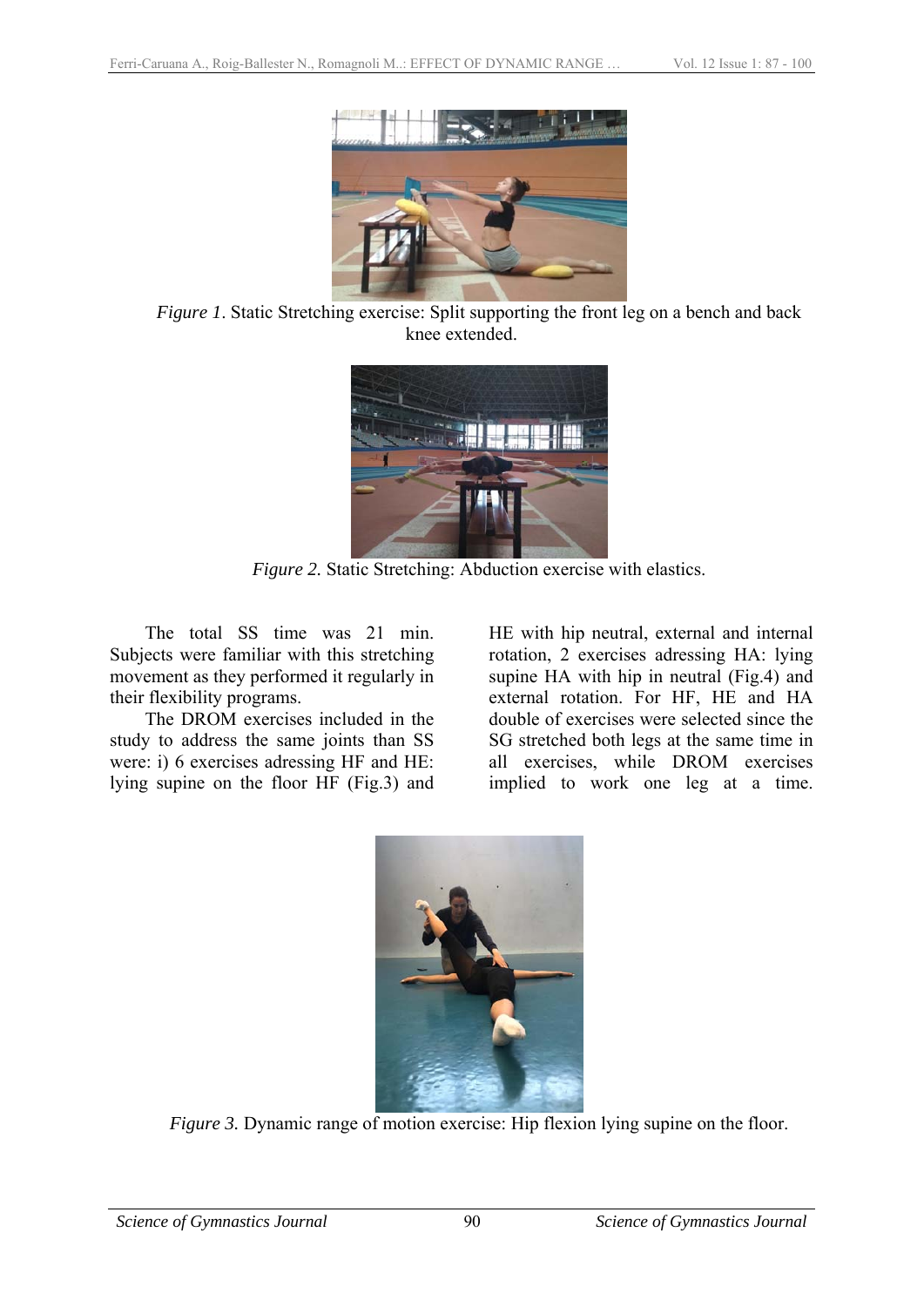

*Figure 4.* Dynamic range of motion exercise: Hip Abduction with hip in neutral.

Each stretch was performed at a very slow pace: 5 seconds for the concentric and eccentric phase, and 5 seconds for the isometric phase (end ROM position) (Askar et al., 2015; Bandy & Irion, 1994; Murphy, 1994). The isometric phase was carried out at a level of subjectively achieve 90% of the point of discomfort, where 0 represents "no stretch discomfort"

and 100% the "maximum imaginable stretch discomfort". Each DROM exercise took 15 s. Since we wanted to work a similar stretching exercises and time than SS, each exercise was performed 5 times at each hip motion. The total amount of DROM stretching time was 20 minutes. Table 2 show the exercises chosen for the DROM protocol.

#### Table 2.

*Exercises performed in the dynamic range of motion protocol.* 

|                     | <b>Hip Motion</b>        | Leg   | Reps x time<br>$(\sec)$         | <b>Total Time</b> |
|---------------------|--------------------------|-------|---------------------------------|-------------------|
| $Flexion + IR$      | R                        | 5x15  |                                 |                   |
|                     | L                        | 5x 15 |                                 |                   |
| $Flexion + ER$      | R                        | 5x15  | $7 \text{ min } 30 \text{ sec}$ |                   |
|                     | L                        | 5x15  |                                 |                   |
| $Flexion + Neutral$ | R                        | 5x15  |                                 |                   |
|                     | L                        | 5x 15 |                                 |                   |
| Extension $+ IR$    | R                        | 5x 15 |                                 |                   |
|                     | L                        | 5x 15 |                                 |                   |
| Extension $+ER$     | $\mathbf R$              | 5x 15 | $7 \text{ min } 30 \text{ sec}$ |                   |
|                     | L                        | 5x 15 |                                 |                   |
|                     | Extension $+$<br>Neutral | R     | 5x 15                           |                   |
|                     |                          | L     | 5x15                            |                   |
|                     | Abduction $+$            | R     | 5x15                            |                   |
| Neutral             | L                        | 5x15  |                                 |                   |
| $Abduction + ER$    | R                        | 5x15  | 5 min                           |                   |
|                     | L                        | 5x15  |                                 |                   |

\**R: Right; L: Left; sec: seconds; ER: External rotation; IR: Internal rotation*

Since large ROM movements occur at flexibility-trained athletes and different planes of movement were applied in the exercises, a helper was needed to guide the

movement without any active intervention on it.

Both stretching protocols were controlled by two technical coaches and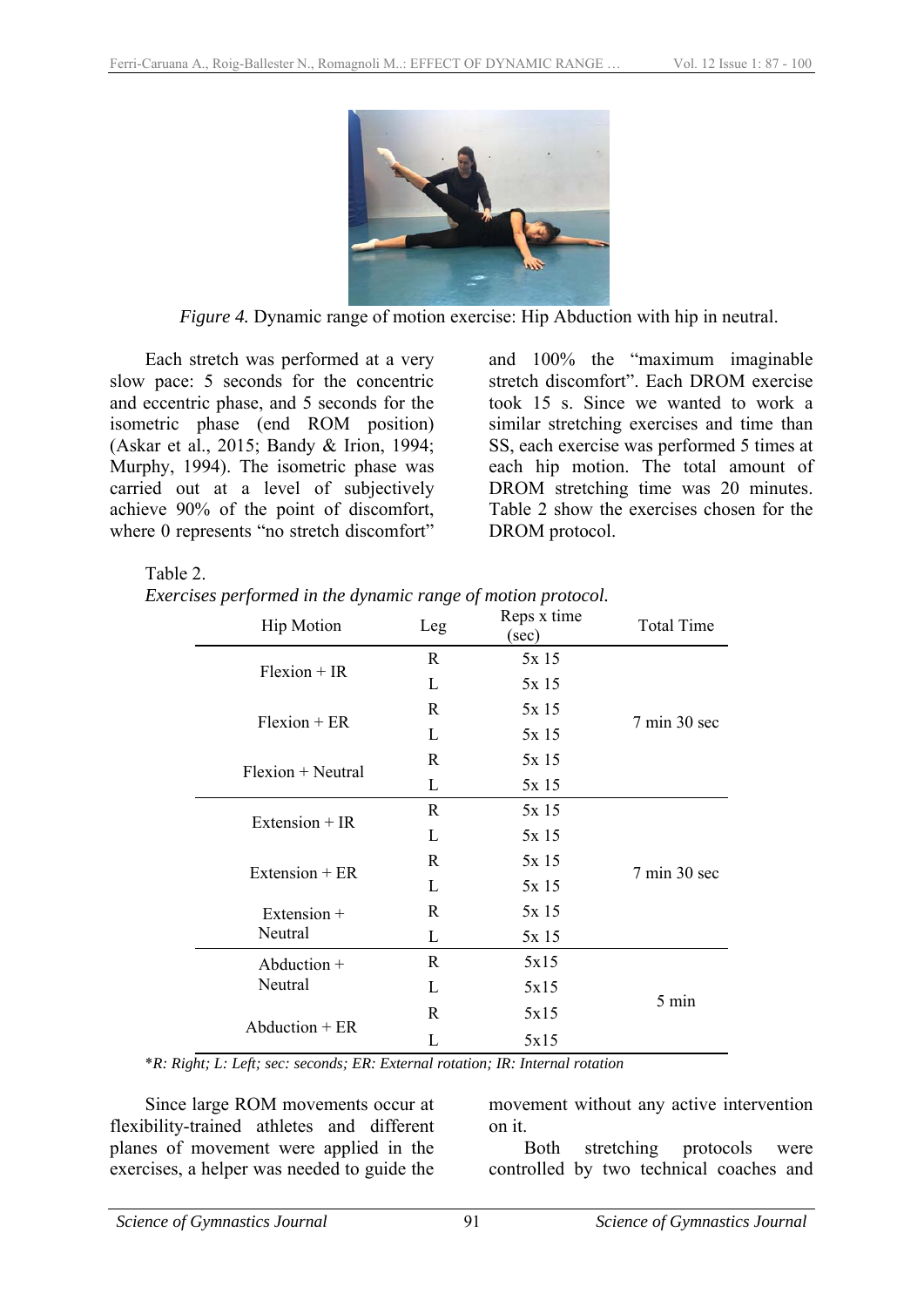one strength and conditioning coach. All DROM participants received one familiarization session (40 min) one day previous to the intervention protocol.

The gymnasts were asked to wear tight sports clothes, especially for the lower part of the body, in order to facilitate the location of the anatomical regions in the analysis of the videos with the Kinovea software. Both measurment tests took place at the time of day.

Before testing, we proceeded to measure weight (a model NMP scale, of 6mm tempered glass with accuracy of  $\pm$ 100 g and capacity up to 180 kg) and height of the gymnasts.

For the measurement of jumping height, distance from greater trocanter to big toe in full plantar flexion (lying supine) and distance from greater trochanter to floor, from the standing in squat position, a flexible and roll-up measuring tape (350cm long and 3cm wide of the JUNGEN brand) was used.

The tests were applied in the following order: i.) Hip extension lying prone with knee bent 90º. The three anatomical points to measure the angle were: greater trochanter, initial and final position of head of fibula bone; ii.) Hip flexion lying supine with leg extended and neutral spine. The three anatomical points to measure the angle were: greater trochanter, initial and final position of head of fibula bone; iii.) Split leap with back leg in extension. A double step was made previous the split leap. Flying time was measured; iv.) Squat jump. The gymnast had to place the legs shoulder width apart, the arms in jug and the knees flexed to 90º. All subjects made three attempts (30 s rest between jumps), all of them were analyzed to keep the best mark; v.) 1 RM Isometric hip flexion strength. The gymnast in the supine position with HF at 90<sup>°</sup> and dorsiflexion of the ankle. It was carried out by means of a Mutronic CTSR 100 load cell (Mutronic S.A, Madrid, Spain) which was connected to a monitor. The cell was placed on the subject by means of a hook

attached to the malleoli of the ankle. The gymnast performed a 3 seconds maximum HF strength, while the researcher held the load cell.

For ROM measurement, one digital camera was placed 3 meters away, perpendicular to hip point and 10 cms height. The Kinovea Video Analysis Software (v.0.8.15) was used to measure joints angles during the test movements. We used 2D video analysis to measure ROM, as opposed to goniometer, for two reasons: firstly, it has become very common as a simple, inexpensive, and reliable alternative for researchers, rehabilitation professionals, and coaches to investigate athletes' ROM (Damsted, Nielsen, & Larsen, 2015; Elrahim, Embaby, Ali, & Kamel, 2016) and secondly, data obtained from this method would be more reproductible since coaches were used to capture videos and analyzed them at Kinovea`s to provide inmediate feedback to gymnasts in order to improve performance. Reflective motion analysis markers were placed on: greater trochanter, lateral malleolus of the fibular bone and styloid process of the ulna bone.

The same person was responsible for placing the marks to all participants and made sure they did not move or detached from the skin during the performance of body movements.

The app My jump 2  $(v.3.6)$ (Balsalobre-Fernández, Glaister, & Lockey, 2015) was used for SJ and SL measurement. It has been validated with almost perfect reliability compared to platform forces, being considered the gold standard for measuring jump height (Balsalobre-Fernández et al., 2015; Gallardo-Fuentes et al., 2016). It was installed on an Xiaomi Redmi 4X with the version of the operating system Android 6.0 Marshmallow (Xiaomi, Inc., Pekín, China).

The load cell with a tensile and compression force sensor, 1000 N capacity and a measurement error of 1%, was used to obtain the 1RM isometric HF strength.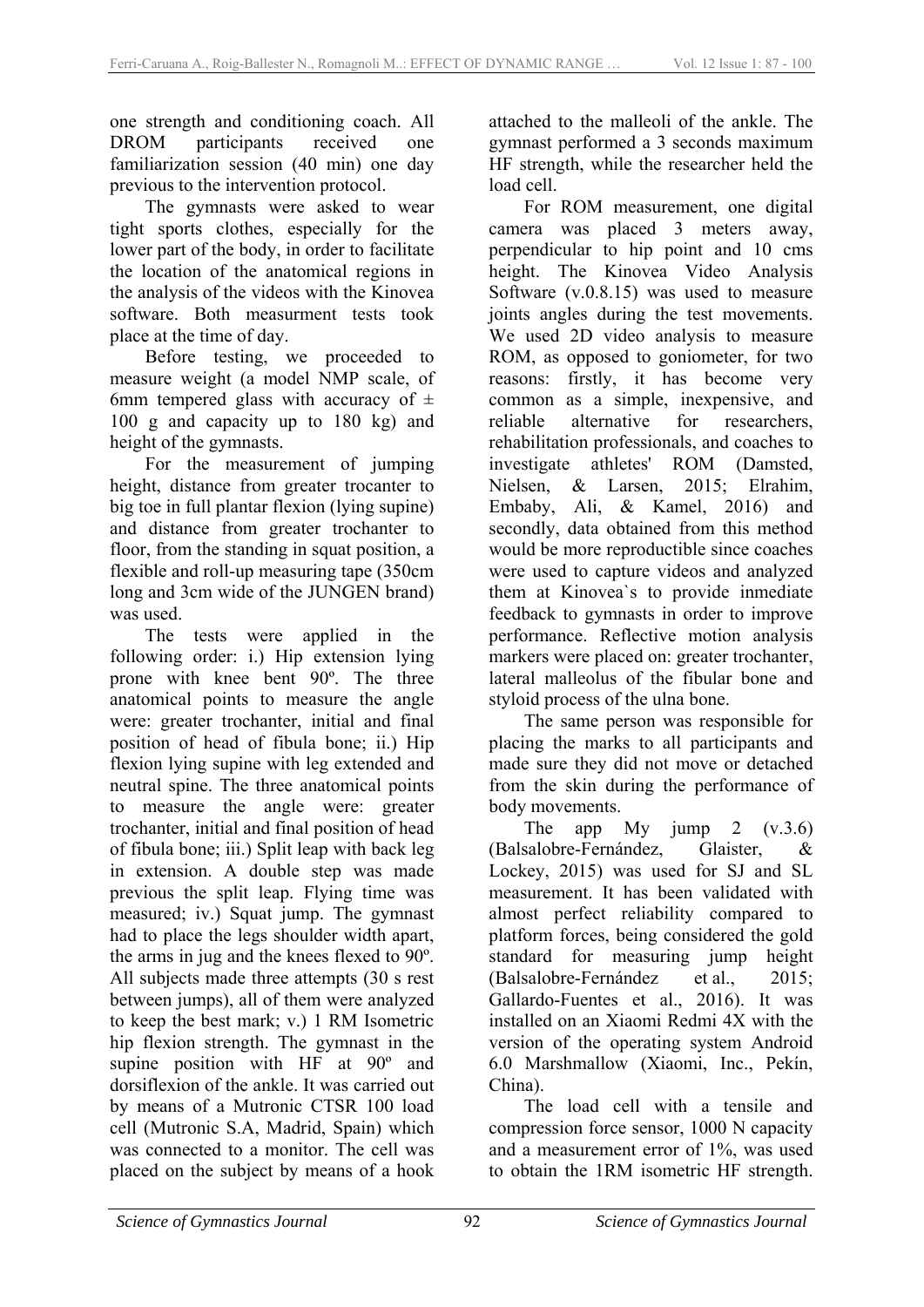The load cell was connected to a monitor (Mutronic Sp 51 HiLine) to observe the values of the force applied. An ankle wrap with a hook was used to join the load cell to the subject`s ankle (Fig. 5).



*Figure 5.* Maximal isometric hip flexion strength measured with a load cell.

A goniometer Baseline® HiRes™ 360º ISOM (STFR) with the accesory 12- 1016 (Fabrication Enterprises, Inc. Baseline Absolute Axis Attachment) was used to measure 90º hip flexion from the horizontal plane in the supine lying position.

The storage of the information and analysis was performed on a Lenovo ideapad 520S with the version of the operating system Windows 10 Home (Lenovo Group Ltd. Hong Kong, China).

All data are presented as mean  $\pm$  SD unless otherwise stated. Assumptions of normal distribution, sphericity of data and covariate analysis were checked accordingly. Greenhouse-Geisser correction to the degrees of freedom was applied when violations to sphericity were present. Given the variability in the Pretest intervention, one way ANCOVAs were used to assess if there were differences at post-test between the two groups (DROM vs. SS) for HE ROM, HF ROM, 1RM HF isometric strength, SJ flight height and SL flight time. Where ANCOVAs` assumptions were violated Mixed 2 x 2 (Group by Time) ANOVAs were used.

Significance was set at 0.05 (2-tailed) for all analyses. The effect sizes for one way ANCOVAs and repeated measure

ANOVA`s were calculated as partial eta squared  $(n^2p)$ , using the small = 0.02, medium  $= 0.13$  and large  $= 0.26$ interpretation for effect size.

All data analysis was conducted using the statistical packages for social science (SPSS Version 20).

### **RESULTS**

In the ROM HE performed with the right leg (Fig. 6), there was a significant group x time interaction (F  $(1,16)$ = 7.29 p = 0.016,  $n_p^2$  = 0.31). Follow-up tests revealed that SS group did not change significantly from pre- to post-test  $(16.77 \pm 3.8 \text{ vs.})$  $18.67 \pm 3.6$  degrees), however, mean values for the DROM group increased significantly at post-test  $(13.67 \pm 4.7 \text{ vs.})$  $21.22 \pm 5.2$ ). Analysis of Ancova showed no significant statistical differences in post-intervention ROM HE with the rigth leg between the groups when adjusted for pre-intervention ROM HE with the right  $leg (p= 0.062)$ .

Likewise, in the ROM HE performed with the left leg, no significant interaction was detected  $(F \t_{(1,16)} = 0.77 \t p=0.4$  $n_p^2=0.05$ ). However, there was a significant main effect of time  $(F_{(1,16)}=$ 13.85, p=0.002 np²=0.46) showing an increase in both groups from pre- to posttest. Analysis of Ancova showed no significant statistical differences in postintervention ROM HE with the left leg between the groups when adjusted for preintervention ROM HE with the left leg (p=  $(0.43)$ .

Regarding ROM HF no significant interaction was detected (F  $(1,16)$ = 0.89 p= 0.36  $n_p^2 = 0.05$  for the right leg neither for the left leg  $(F (1,16) = 1.91)$  p= 0.19 n<sub>p</sub><sup>2</sup>= 0.11). However, there was a significant main effect of time for the right leg  $(F_{(1,16)})$  $= 7.38$ , p=0.15 n<sub>p</sub><sup>2=0.32</sup>) and also for the left leg (F  $(1,16) = 16.82$ , p=0.01 n<sub>p</sub><sup>2=0.51).</sup> Both legs showed an increase in both groups from pre- to post-test.

Regarding ROM HF for the right leg (Fig. 7) there was a significant group x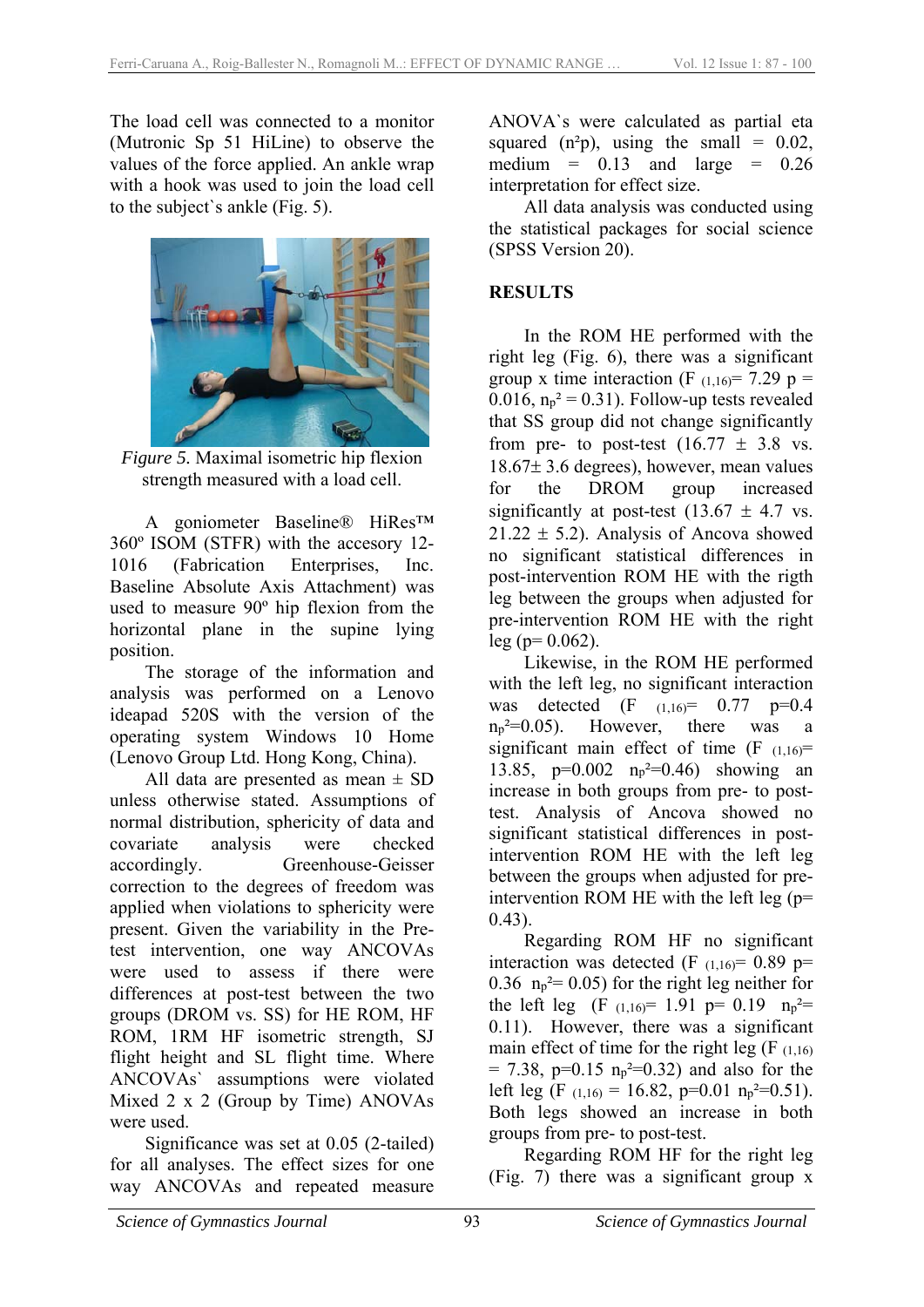time interaction (F  $(1,16) = 6.46$ , p=0.022 n<sub>p</sub><sup>2</sup>  $= 0.29$ ). Follow up test revealed that SS group decreased 2.6 % from pre to posttest, while mean values for the DROM group increased 6.5% from pre- to posttest. Analysis of Ancova showed significant statistical differences in postintervention ROM HF with the right leg between the groups when adjusted for preintervention ROM HE with the left leg (p menor 0.005).

Regarding ROM HF for the left leg (Fig.7) no significant interaction was detected (F  $_{(1,16)}$ = 1.55, p= 0.23  $n_p^2$  = 0.09). However, there was a significant main effect of time  $(F (1,16) = 15.36, p=0.01)$  $n_p^2=0.49$ ) showing an increase in both groups from pre- to post-test, and group (F  $(1,16)$  = 10.35, p=0.05  $n_p^2$  =0.40). Analysis of Ancova showed no significant statistical differences in post-intervention ROM HF with the left leg between the groups when adjusted for pre-intervention ROM HF with the left leg ( $p= 0.37$ ).

There was a significant group x time interaction on 1RM Isometric HF for the right leg F (1,16)= 9.54 p = 0.007,  $n_p^2$  = 0.37) and the left leg F  $(1,16)$ = 12.73 p = 0.003,  $n_p^2 = 0.44$ ) (Fig. 7). Follow-up tests revealed that SS group did not change

significantly from pre- to post-test  $(1.2 \pm$  $0.5$  vs.  $2.7 \pm 0.7$ ), however, mean values for the DROM increased significantly at posttest  $(2.0 \pm 1.1 \text{ vs. } 4.7 \pm 1.6)$  when performed with the right leg. When performed with the left leg, SS did not change significantly from pre- to post-test  $(1.1 \pm 0.4 \text{ vs. } 2.0 \pm 0.9)$ , however, mean values for the DROM increased significantly at post-test  $(1.7 \pm 0.7 \text{ vs. } 4.1)$  $\pm$  1.6) (Fig.8).

No significant group x time interaction was found for SJ (F  $(1,16) = 0.54$ ,  $p=0.47$   $n_p^2 = 0.03$ ). However, there was a significant main effect of time F  $(1,16)=11.97$ , p=0.003 n<sub>p</sub><sup>2</sup>= 0.43, showing an increase in both groups from pre- to post-test.

No significant group x time interaction was found for SL  $(F_{(1,16)}=1.03)$ ,  $p=0.32$   $n_p^2 = 0.06$ ). However, there was a significant main effect of group (F  $(1,16)=8.38$ ,  $p=0.11$   $n_p^2=0.34$ ) on SL performance. The main values (SD) for the DS and SS were: at pre test 0.41  $(0.07)$ seconds vs. 0.36 (0.04) seconds, at the pos test 0.42 (0.06) seconds vs. 0.34 (0.05) seconds. Jump performance was not affected by type of stretching.



*Figure 6 .* ROM Right Hip extension of the DROM and SS at pre and post-test. \* Significant difference between groups ( $p < 0.05$ ).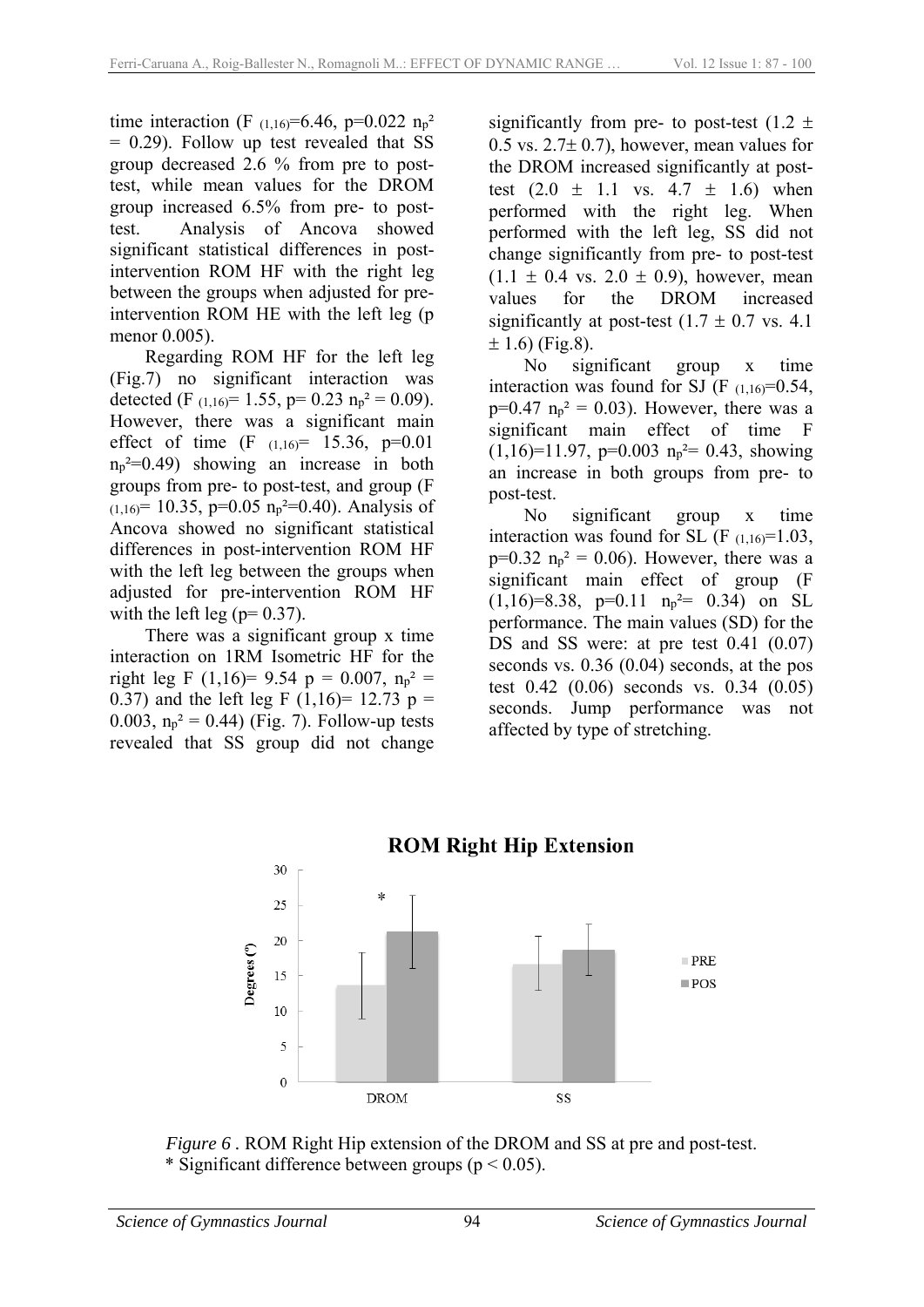

<sup>DROM</sup> SS<br>*Figure 7.* ROM right (A) and left (B) hip extension at pre- and post-test in DROM and SS groups.



*Figure 8.* 1RM Isometric right (A) and left (B) strength at pre- and post-test in the DROM and the SS groups. \*Significant difference between groups ( $p < 0.05$ ).

#### **DISCUSSION**

The main finding of this study was that DROM conferred a larger long-term improvement than SS in three key areas of gymnastics performance: hip ROM, hip isometric strength, and jump performance compared to SS. Thus it might be suggested that in young flexibility-trained female athletes, the influence of engaging the CNS and perform isometric strength at end ROM joint angles during DROM exercises may be a key issue in providing more positive performance effects than SS.

DROM was better at increasing hip ROM than SS. Askar et al. (2015) and Scott Davis et al. (2005) also compared the long effect of DROM on hamstring flexibility compared to other stretching techniques. Askar at al. (Askar et al., 2015) who used DROM with the same time

stretching protocol than in our study [5 sec concentric (hip flexion movement)-5 sec isometric (holding hip flexion at end range of motion) -5 sec eccentric (hip extensión movement)] concluded that although eccentric training, SS and DROM were all suitable to improve hamstring flexibility, the gains achieved by DROM exercise was significantly higher than eccentric training and SS. On the other hand, Scott Davis et al. (Davis et al., 2005) found that SS was better at increasing hamstring flexibility compared to DROM and PNF. However in their study they tested the hip ROM in a passive manner and the time stretching protocol for DROM was only 1 exercise x 30 sec (3 sesions a week). They considered it was not sufficient stretching time to significantly increase hamstring length in healthy individuals.

Another interesting finding of our study is that hip ROM improved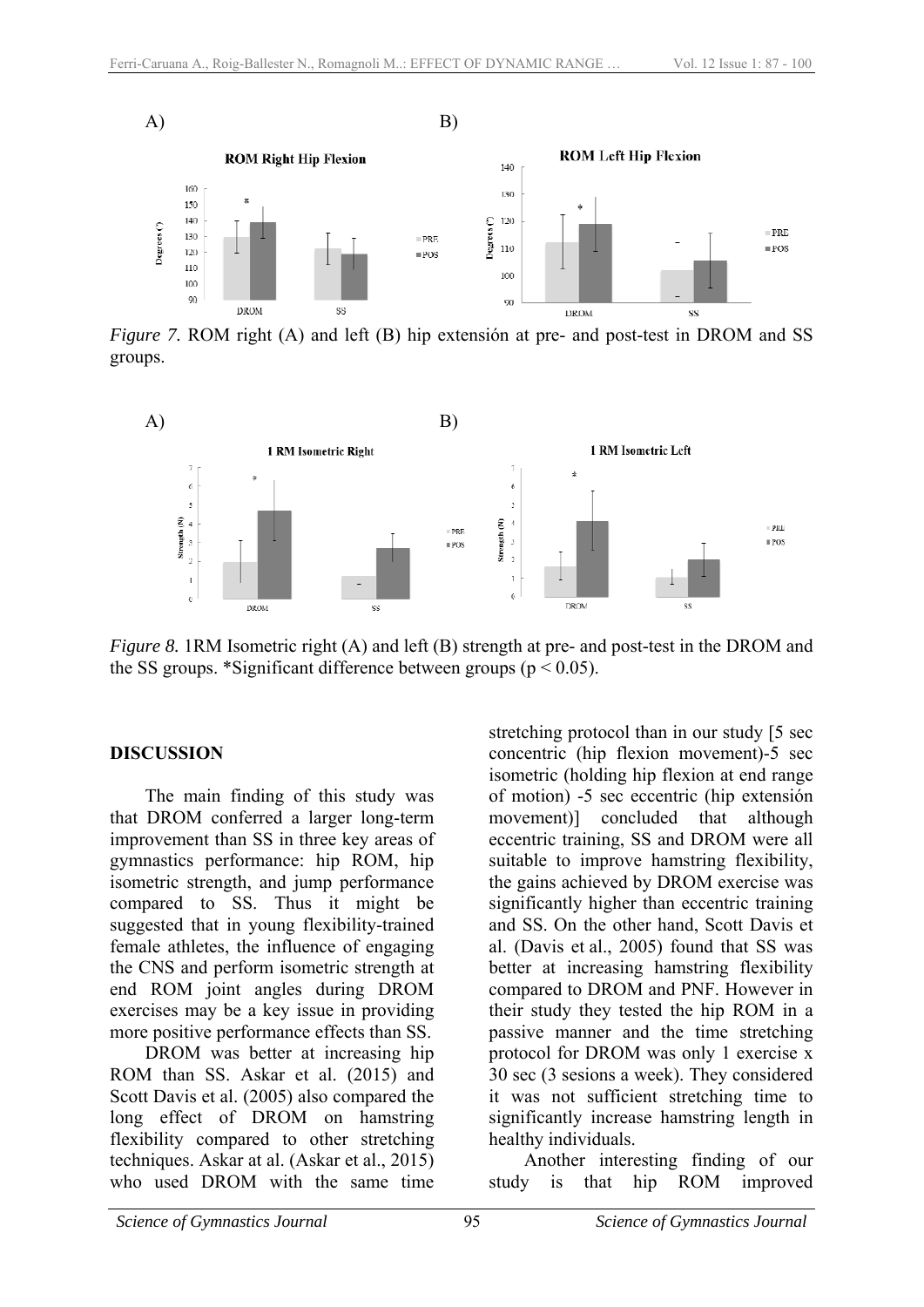significantly in the dominat leg but not in the non-dominant. Santos et al. (Batista Santos et al., 2015) also found a high level of active and passive flexibility for the dominant (preferred) lower limb compared to the non-dominat (non-preferred) leg in rhythmic gymnasts. Flexibility asymmetries may appear as a result of the training type. The dominant leg of gymnasts, is the one executing a higher number of repetitions consisting on moving the leg in a fast controlled movement through the full ROM. The nondominant leg is usually the supporting leg. Therefore, it can be speculated that the dominant leg might have received an added stimulus (DROM + regular training skills exercises) to increased the long term hip ROM in particular for active stretching exercise that it is subjected to, compared to the non-dominat leg that does a more passive static work. Moreover, dominant leg has in general more muscle mass compared to the counterpart and therefore the DROM training may have elicit a greater effect in the leg more constrainted by greater muscle mass (17). These assymetries could be addressed since it has been postulated that the non-dominant leg can achieve a similar performance to the dominant leg when properly stimulated (Cobalchini & Silva, 2008).

As opposed to hip ROM, both legs improved HF isometric strength, in this regard, Frutuoso et al. (Frutuoso, Diefenthaeler, Vaz, & de la Rocha Freitas, 2016) found that the dominant limb in rhythmic gymnasts showed larger thigh girth and anatomical cross-sectional area, higher hip flexor and plantar flexor torque compared to the non-dominant limb. This discrepancy in the results may be due to the fact that they tested hip flexor torque at 60 s-<sup>1</sup> while in our study HF 1RM isometric strength

Since holding a body figure for some seconds in rhythmic gimnasts is mandatory, it seems that isometric strength at end ROM it is a key issue in gymnastics performance that DROM stretching

addresses efficiently. However, in the present study we did not have any measure of strength endurance, which is the specific form of strength displayed in activities which require a relatively long duration of muscle tension with minimal decrease in efficiencythe ability(Verkhoshansky & Siff, 2009). This variable is also a key component in rhythmic gymnastic.

VJ performance was increased with both stretching methods, 16% with DROM and 13.6% with SS. These results extend previous reports of studies that support the positive acute effects of DS to enhance many aspects of sports on jumping performance such as vertical jump (Hough, Ross, & Howatson, 2009; Jaggers, Swank, Frost, & Lee, 2008; Morrin & Redding, 2013). However, these conclusions are constrained to acute enhancements in performance outcomes that were evident immediately or shortly after the stretching intervention was performed. On the other hand, and contrary to most SS studies showing a decrease in jumping performance after acute SS (Brusco, Pompermayer, Esnaola, Lima, & Pinto, 2018; Galazoulas, 2017), and the no influence on jump performance when a chronic SS intervention is applied (Bazett-Jones, Gibson, & McBride, 2008; Ikeda & Ryushi, 2018; Yuktasir & Kaya, 2009), our results showed that long term SS did improved SJ performance. This may be due to the fact that warm-ups takes only a small time (25% approx.) of total training volumen performed by a gymnast. Training sessions involves many other jumping and specific exercises that may counteract the long-term negative effects of a specific stretching protocol on jumping performance. Furthermore, our participants were also used to do those specific SS exercises therefore their negative influence it might not be the same than when applied to non-trained healthy individuals (34).

The present study showed that when long-term DROM exercises are applied during warm-ups it produces slighly larger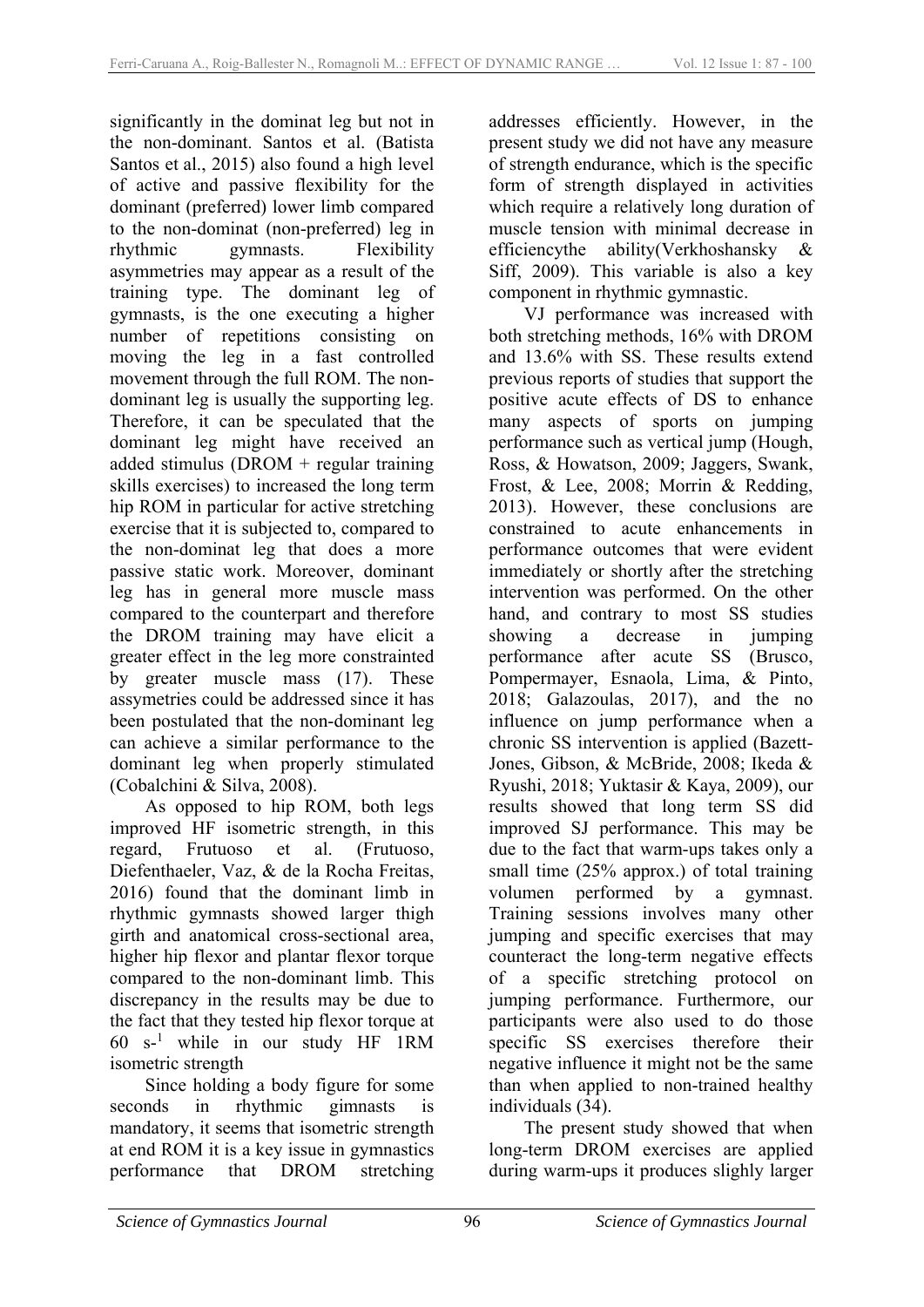improvements in VJ compared to SS, and furthermore, SS doesn´t affect negatively VJ.

When we tested the SL, both stretching protocols improved the results from pre- to post- test, in fact, the SS decreased SL performance (-5.8%). In a study carried out by Di Cagno et al. (12), gymnasts performed the same technical leap than in our study and they found similar results: an approximately 7% decrease in the flight time after performing static stretches. Although, their results are related to acute effect the long-term effects of SS affected leap technical jump in the same way.

This specific technical jump requieres a fast movement in a large hip ROM (one leg goes into HF and the other into HE), and unilateral non-dominant leg jump. Regarding the first issue, DROM stretches were performed in the same ROM hip movement in a slow tempo, contributing maybe to affect negatively the capacity of fast contraction in the inner ROM hip flexor and extensor muscles. The second issue maybe linked to the result of left HE assymetry obtained in the tests.Gymnasts didn´t improved left HE ROM which may affect negatively left unilateral jumping performance.

Thus SS may have the same long-term effect on the neurophysiological and mechanical factors underlying stretch response.

The strength of this intervention is that took place in a real-life training set-up, highlighting the external validity of the study. However, this study presents some limitations such as the sample size and the fact that we did not performed test-retest reliability assessment of the ROM measurements. However, we used the same tests and all of them were performed by the same person that had been doing those same testing procedures during the last 10 years at the Club. Althougth we did not track estrogen levels, which has been showed to influence joint and muscle laxity (Yim, Petrofsky, & Lee, 2018), the

number of athletes with the menarche were equally distributed at both groups. It would have been interesting having a control group, nonetheless it is very difficult in the sports performance environment having a group of gymnasts doing no stretching at all. So, due to the fact that static stretching is the gold standard stretching technique in gymnasts, we could consider it as a control group.

Further research should examine the acute effects of DROM exercises on sports performance variables and other type of athletes, and add measurements like musculotendinous stiffness and shear wave elastography to provide more information related to the cause of the results obtained.

### **CONCLUSION**

Although continuous stretching of long duration (>90 s) is commonly used in sports requiring large ROM movements (Suchilin & Arkaev, 2004) (e.g. artistic, rhythmic gymnastics, figure skating, diving and dance) the results of this study indicate that DROM stretching technique may be preferable when the aim is to achieve long-term hip ROM, hip isometric strength and no decrement on jumping performance (jumping performance in flexibility young trained athletes).

### **REFERENCES**

Abdel-aziem, A. A., Draz, A. H., Mosaad, D. M., & Abdelraouf, O. R. (2013). Effect of body position and type of stretching on hamstring flexibility. *International Journal of Medical Research & Health Sciences*, *2*(3), 399–406.

Askar, P. V., Pais, V., Mohan, N., Saad, S., & Shaikhji, N. M. (2015). Effectiveness of eccentric training, dynamic range of motion exercises and static stretching on flexibility of hamstring muscle among football players. *International Journal of Physiotherapy*, *2*(6), 1012–1018.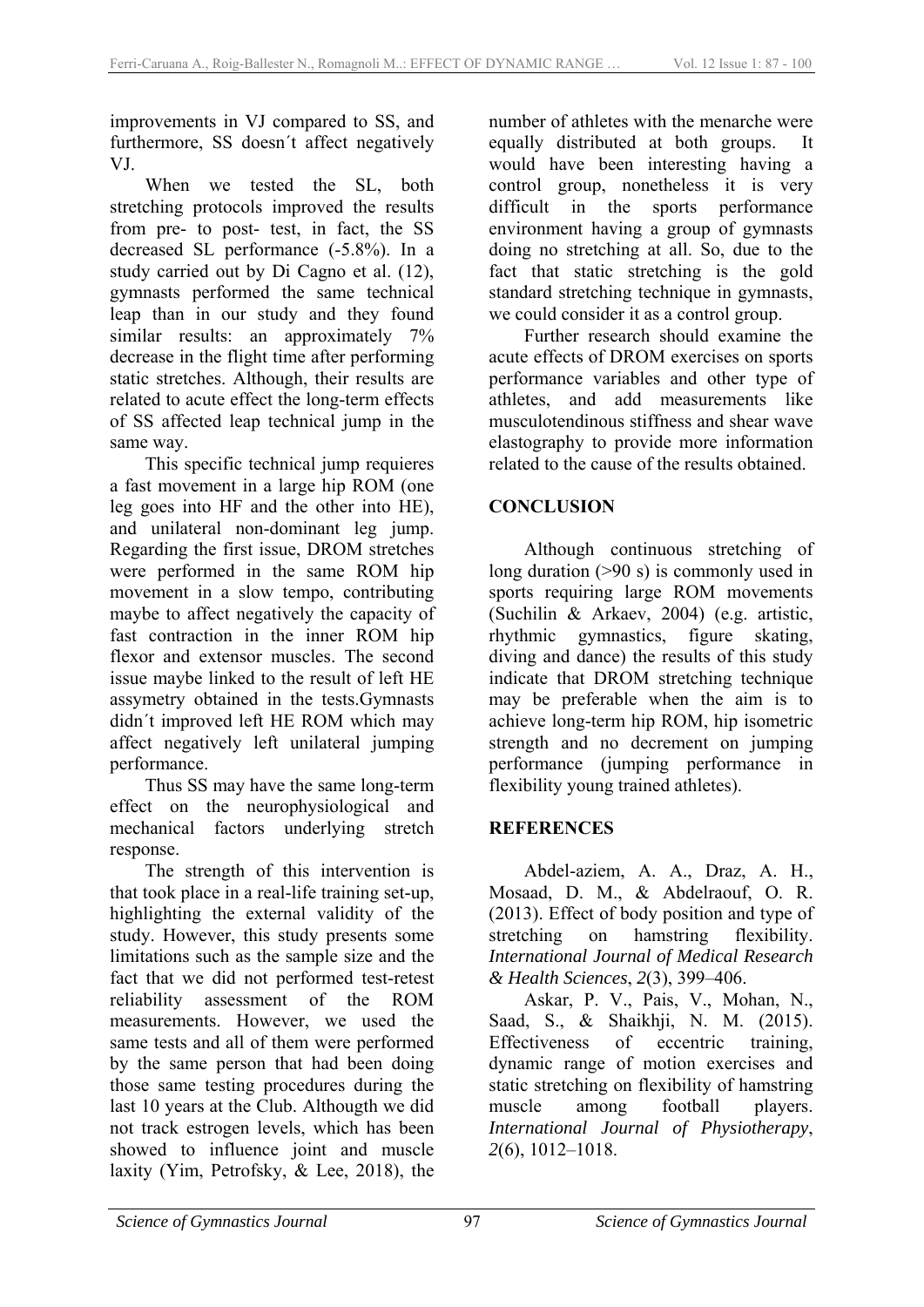Balsalobre-Fernández, C., Glaister, M., & Lockey, R. A. (2015). The validity and reliability of an iPhone app for measuring vertical jump performance. *Journal of Sports Sciences*, *33*(15), 1574– 1579.

Bandy, W. D., & Irion, J. M. (1994). The effect of time on static stretch on the flexibility of the hamstring muscles. *Physical therapy*, *74*(9), 845–850.

Batista Santos, A., Lemos, M. E., Lebre, E.,  $\&$  Ávila Carvalho, L. (2015). Active and passive lower limb flexibility in high level rhythmic gymnastics. *Science of Gymnastics Journal*, *7*(2).

Bazett-Jones, D. M., Gibson, M. H., & McBride, J. M. (2008). Sprint and vertical jump performances are not affected by six weeks of static hamstring stretching. *The Journal of Strength & Conditioning Research*, *22*(1), 25–31.

Behm, D. G., & Chaouachi, A. (2011). A review of the acute effects of static and dynamic stretching on performance. *European journal of applied physiology*, *111*(11), 2633–2651.

Brusco, C. M., Pompermayer, M. G., Esnaola, B. W., Lima, C. S., & Pinto, R. S. (2018). Short duration static stretching preceded by cycling warm-up reduces vertical jump performance in healthy males. *Sport Sciences for Health*, *14*(1), 77–82.

Cobalchini, R., & Silva, E. da. (2008). Treinabilidade do membro inferior nãodominante em atletas infantis de futebol. *Revista Digital-Buenos Aires*, *125*.

Dallas, G., Smirniotou, A., Tsiganos, G., Tsopani, D., Di Cagno, A., & Tsolakis, C. (2014). Acute effect of different stretching methods on flexibility and jumping performance in competitive artistic gymnasts. *J Sports Med Phys Fitness*, *54*(6), 683–90.

Dallas, George, & Kirialanis, P. (2013). The effect of two different conditions of whole-body vibration on flexibility and jumping performance on artistic gymnasts. *Science of Gymnastics Journal*, *5*(2).

Damsted, C., Nielsen, R. O., & Larsen, L. H. (2015). Reliability of videobased quantification of the knee-and hip angle at foot strike during running. *International journal of sports physical therapy*, *10*(2), 147.

Davis, D. S., Ashby, P. E., McCale, K. L., McQuain, J. A., & Wine, J. M. (2005). The effectiveness of 3stretching techniques on hamstring flexibility using consistent stretching parameters. *The journal of strength & conditioning research*, *19*(1), 27–32.

Di Cagno, A., Baldari, C., Battaglia, C., Gallotta, M. C., Videira, M., Piazza, M., & Guidetti, L. (2010). Preexercise static stretching effect on leaping performance in elite rhythmic gymnasts. *The Journal of Strength & Conditioning Research*, *24*(8), 1995–2000.

Donti, O., Papia, K., Toubekis, A., Donti, A., Sands, W. A., & Bogdanis, G. C. (2018). Flexibility training in preadolescent female athletes: Acute and long-term effects of intermittent and continuous static stretching. *Journal of sports sciences*, *36*(13), 1453–1460.

Donti, O., Tsolakis, C., & Bogdanis, G. C. (2014). Effects of baseline levels of flexibility and vertical jump ability on performance following different volumes of static stretching and potentiating exercises in elite gymnasts. *Journal of sports science & medicine*, *13*(1), 105.

Elrahim, R. M. A., Embaby, E. A., Ali, M. F., & Kamel, R. M. (2016). Interrater and intra-rater reliability of Kinovea software for measurement of shoulder range of motion. *Bulletin of Faculty of Physical Therapy*, *21*(2), 80.

Franchi, M. V., Atherton, P. J., Maganaris, C. N., & Narici, M. V. (2016). Fascicle length does increase in response to longitudinal resistance training and in a contraction-mode specific manner. *Springerplus*, *5*(1), 94.

Freitas, S. R., Andrade, R. J., Larcoupaille, L., Mil-homens, P., & Nordez, A. (2015). Muscle and joint responses during and after static stretching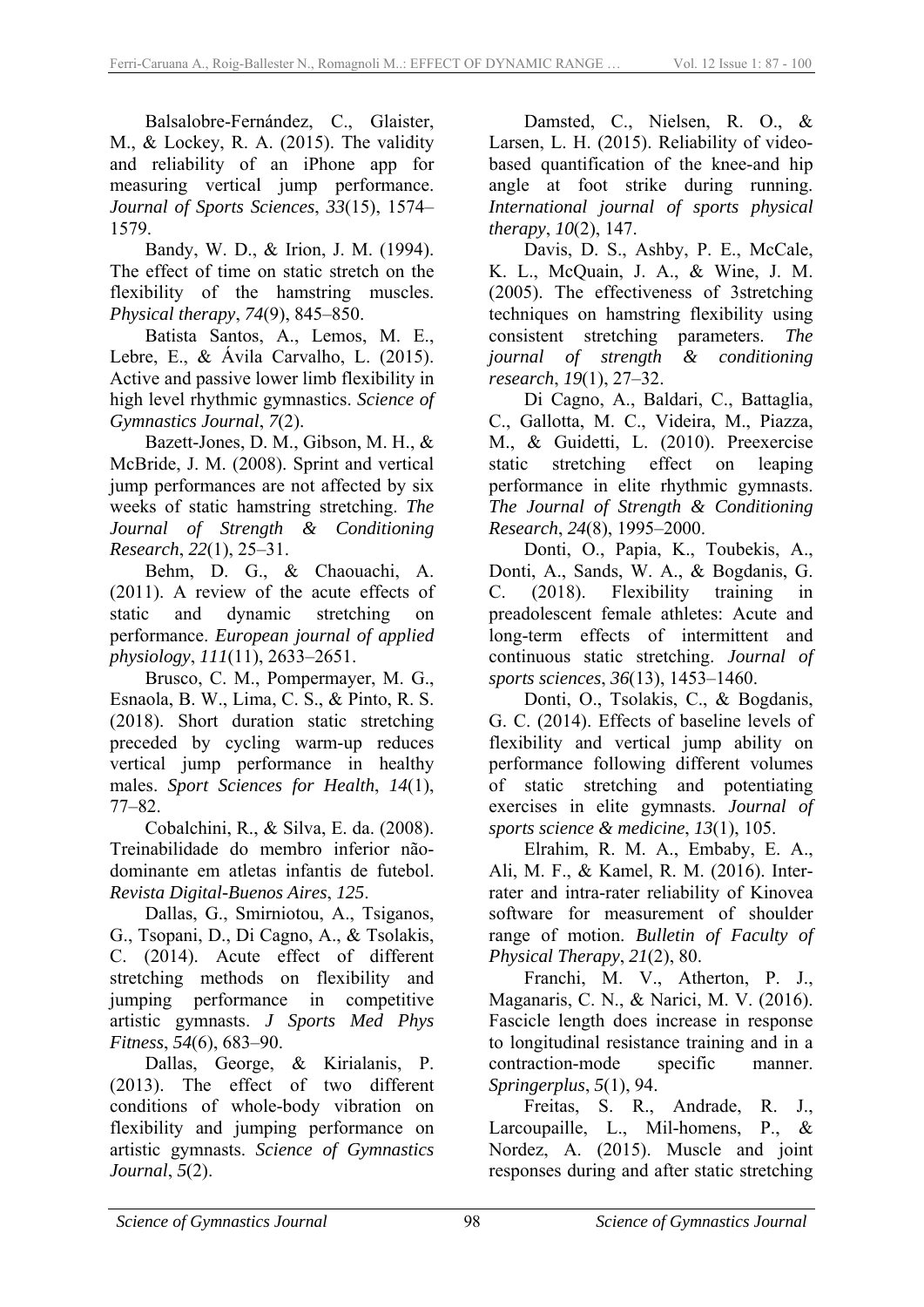performed at different intensities. *European journal of applied physiology*, *115*(6), 1263–1272.

Frutuoso, A. S., Diefenthaeler, F., Vaz, M. A., & de la Rocha Freitas, C. (2016). Lower limb asymmetries in rhythmic gymnastics athletes. *International journal of sports physical therapy*, *11*(1), 34.

Galazoulas, C. (2017). Acute effects of static and dynamic stretching on the sprint and countermovement jump of basketball players. *Journal of Physical Education and Sport*, *17*(1), 219.

Gallardo-Fuentes, F., Gallardo-Fuentes, J., Ramírez-Campillo, R., Balsalobre-Fernández, C., Martínez, C., Caniuqueo, A., … Nakamura, F. Y. (2016). Intersession and intrasession reliability and validity of the My Jump app for measuring different jump actions in trained male and female athletes. *Journal of strength and conditioning research*, *30*(7), 2049–2056.

Guissard, N., & Duchateau, J. (2004). Effect of static stretch training on neural and mechanical properties of the human plantar-flexor muscles. *Muscle & Nerve: Official Journal of the American Association of Electrodiagnostic Medicine*, *29*(2), 248–255.

Hough, P. A., Ross, E. Z., & Howatson, G. (2009). Effects of dynamic and static stretching on vertical jump performance and electromyographic activity. *The Journal of Strength & Conditioning Research*, *23*(2), 507–512.

Ikeda, N., & Ryushi, T. (2018). Effects of 6-Week Static Stretching of Knee Extensors on Flexibility, Muscle Strength, Jump Performance, and Muscle Endurance. *Journal of strength and conditioning research*.

Jaggers, J. R., Swank, A. M., Frost, K. L., & Lee, C. D. (2008). The acute effects of dynamic and ballistic stretching on vertical jump height, force, and power. *The Journal of Strength & Conditioning Research*, *22*(6), 1844–1849.

Kinser, A. M., Ramsey, M. W., O'bryant, H. S., Ayres, C. A., Sands, W. A., & Stone, M. H. (2008). Vibration and stretching effects on flexibility and explosive strength in young gymnasts. *Medicine & Science in Sports & Exercise*, *40*(1), 133–140.

Knudson, D. (2006). The biomechanics of stretching. *Journal of Exercise Science and Physiotherapy*, *2*, 3.

Magnusson, S. P. (1998). Passive properties of human skeletal muscle during stretch maneuvers. *Scandinavian journal of medicine & science in sports*, *8*(2), 65– 77.

Morrin, N., & Redding, E. (2013). Acute effects of warm-up stretch protocols on balance, vertical jump height, and range of motion in dancers. *Journal of Dance Medicine & Science*, *17*(1), 34–40.

Murphy, D. R. (1994). Dynamic range of motion training: An alternative to static stretching. *Chiropractic sports medicine*, *8*, 59–59.

Nishikawa, Y., Aizawa, J., Kanemura, N., Takahashi, T., Hosomi, N., Maruyama, H., … Takayanagi, K. (2015). Immediate effect of passive and active stretching on hamstrings flexibility: A single-blinded randomized control trial. *Journal of physical therapy science*, *27*(10), 3167– 3170.

Pope, R. P., Herbert, R. D., Kirwan, J. D., & Graham, B. J. (2000). A randomized trial of preexercise stretching prevention of lower-limb injury. *Medicine & Science in Sports & Exercise*, *32*(2), 271.

Sands, B., Caine, D. J., & Borms, J. (2003). *Scientific aspects of women's gymnastics* (Vol. 45). Karger Medical and Scientific Publishers.

Schleip, R., & Müller, D. G. (2013). Training principles for fascial connective tissues: Scientific foundation and suggested practical applications. *Journal of bodywork and movement therapies*, *17*(1), 103–115.

Siatras, T., Papadopoulos, G., Mameletzi, D., Gerodimos, V., & Kellis, S.